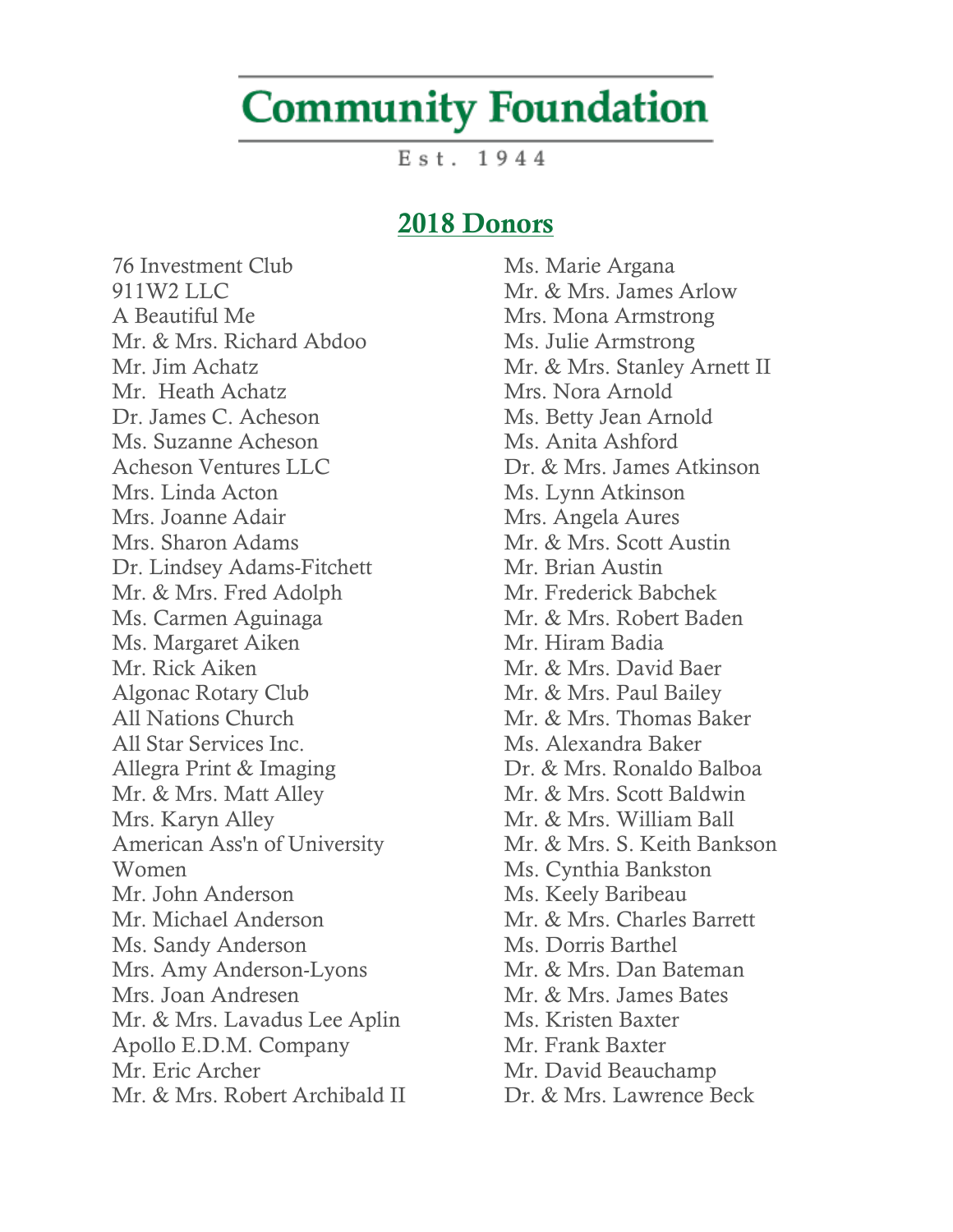Mrs. Ann Beck Ms. Marika Beecherl Mr. & Mrs. Gary Beem Ms. Roberta Beidler Mrs. Ann Beier Ms. Bethany Belanger Belle River Elementary PTO Mrs. Judy Bennett Ms. Susan Bennett Ms. Rebecca Bennett Ms. Martha Bennett-Lewis Mr. & Mrs. Michael Benson Ms. Jackie Berg Mr. Bill Berg Mrs. Bernadette Bergman Mrs. Janette Berish Mr. & Mrs. David Betts Ms. Pat Biebuyck Mr. James Bier & Mrs. Lea Gonzales-Bier Ms. Michele Biernot-Kinna Mrs. Shirley Biewer Mr. & Mrs. Joe Biga Mr. Jordan Biga Mr. & Mrs. Peter Biondo Mr. Harlan Blomquist Blossoming Affair Blue Water Area Chamber of **Commerce** Blue Water Area Convention and Visitor's Bureau Blue Water Chapter of Retired School Personnel Blue Water Developmental Housing, Inc. Blue Water Garden Club Blue Water Silver Beavers Blue Water Women's League BMJ Engineers & Surveyors, Inc. Mr. Michael Bodeis Mr. Jeff Bohm

Mr. & Mrs. Deem Boldyreff Dr. & Mrs. David Bolla Mr. Richard Bordogna Mr. & Mrs. Nicholas Bouchard Mrs. Mary Bouchard Ms. Nancy Bourdeau Drs. Anthony & Julie Boutt Mr. John Bouwens Ms. Lisa Bowman Ms. Jane Boyd Ms. Sally Boyea Ms. Melissa Boyea Ms. Judith Boyer-Morris Mrs. Bonnie Bracken Ms. Sherry Bradley Ms. Lauren Bradley Mr. & Mrs. Edward Brennan Mr. Ken Bricker Mr. & Mrs. James Bridge Bridge Builders Counseling, Inc Ms. Andrea Brieden Mr. & Mrs. Mark Brochu Mr. Barry Brockert Mr. & Mrs. David Brooks Mr. Matt Brooks Mrs. Mary Brooks Mr. Scott Brown Mr. Shane Brown Ms. Amanda Brown Ms. Elizabeth Brown Ms. Kimberly Brown Mr. Bill Brown Mr. Elijah Brown Ms. Audrey Brown Ms. Maria Brown Mr. Richard Brozowski Ms. Kristen Brundage Mr. Frank Bublitz Ms. Lucy Burby-Mastro Ms. Kimberly Burdick Ms. Lorraine Burman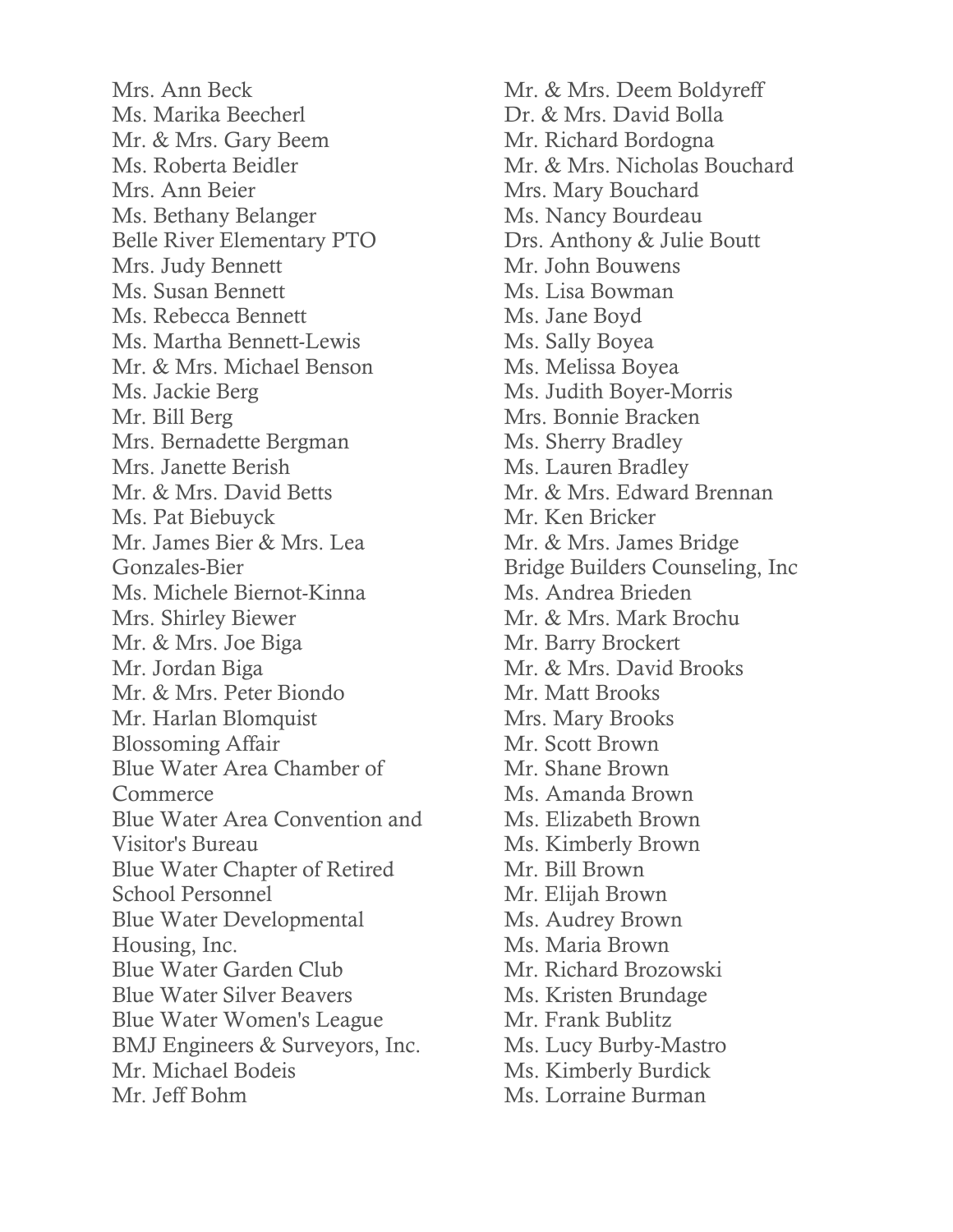Mr. & Mrs. Harold Burns Mr. Justin Burns Ms. Victoria Burns Mr. & Mrs. Gregory Busdicker Mr. & Mrs. William Butler Mrs. Lynn Butterworth Mrs. Delores Caimi Mrs. Angie Cain Mrs. Janet Cain Dr. Robert Camara Mr. & Mrs. Richard Cameron Mr. Dennis Camp Mr. & Mrs. Brian Campbell Mr. & Mrs. Jack Campbell Mr. & Mrs. Nick Campbell Mr. & Mrs. Scott Campbell Ms. Carol Campbell Ms. Patricia Campbell Ms. Veronica Campbell Mr. Michael Cansfield Mr. John Cantwell Cardinal Mooney Catholic High School Dr. George Carley Mr. & Mrs. Edward Carmody Ms. Kellie Carnahan Mrs. Jennifer Carolan Mrs. Barb Carrell Mr. & Mrs. Robert Carson Mr. Daniel Casey Mr. & Mrs. Kenneth Cash Mr. Vince Cataldo Mr. & Mrs. Michael Caza Center for Arab American Philanthropy Mr. & Mrs. Richard Chapman Mr. & Mrs. James Charron Mr. Ryan & Melinda Charron Chef Shell's Catering & Roadside Cafe Chemical Bank

Mr. & Mrs. Patrick Child Mr. & Mrs. James Chubb Mrs. Sun Gran Chung City of Port Huron Mr. & Mrs. Dennis Coe Mrs. Lindsay Colantuono Ms. Marcia Collins Ms. Barbara Collins Ms. Margaret Collins Mrs. Debra Collins Wine Dr. John Colombo Ms. Cindy Compton Ms. Ann Compton Mr. & Mrs. Timothy Connell Ms. Sheila Cook Hon. & Mrs. Richard Cooley Mr. & Mrs. Steven Cooper Ms. Candace Copeman-Hayes Dr. & Mrs. James Copping Jr. Mr. James Copping III Ms. Caroline Corby Mr. Timothy Coughlin Council of Michigan Foundations Mrs. Virginia Coury Ms. Sarah Cowhy Ms. Katie Cowhy Crane 1 Services, Inc. Mr. & Mrs. Scott Crawford Ms. Martie Crawford Crawford Door Company Pastor & Mrs. Alex Crittenden Croswell-Lexington Schools Ms. Carolyn Crowe Mr. John Crowther Ms. Sherilyn Crump Mr. Scott Cummins Mrs. Stacey Cutler Mrs. Suzanne Cybulla Ms. Laura Daggs Mrs. Patricia Dailey Mr. & Mrs. Daniel Damman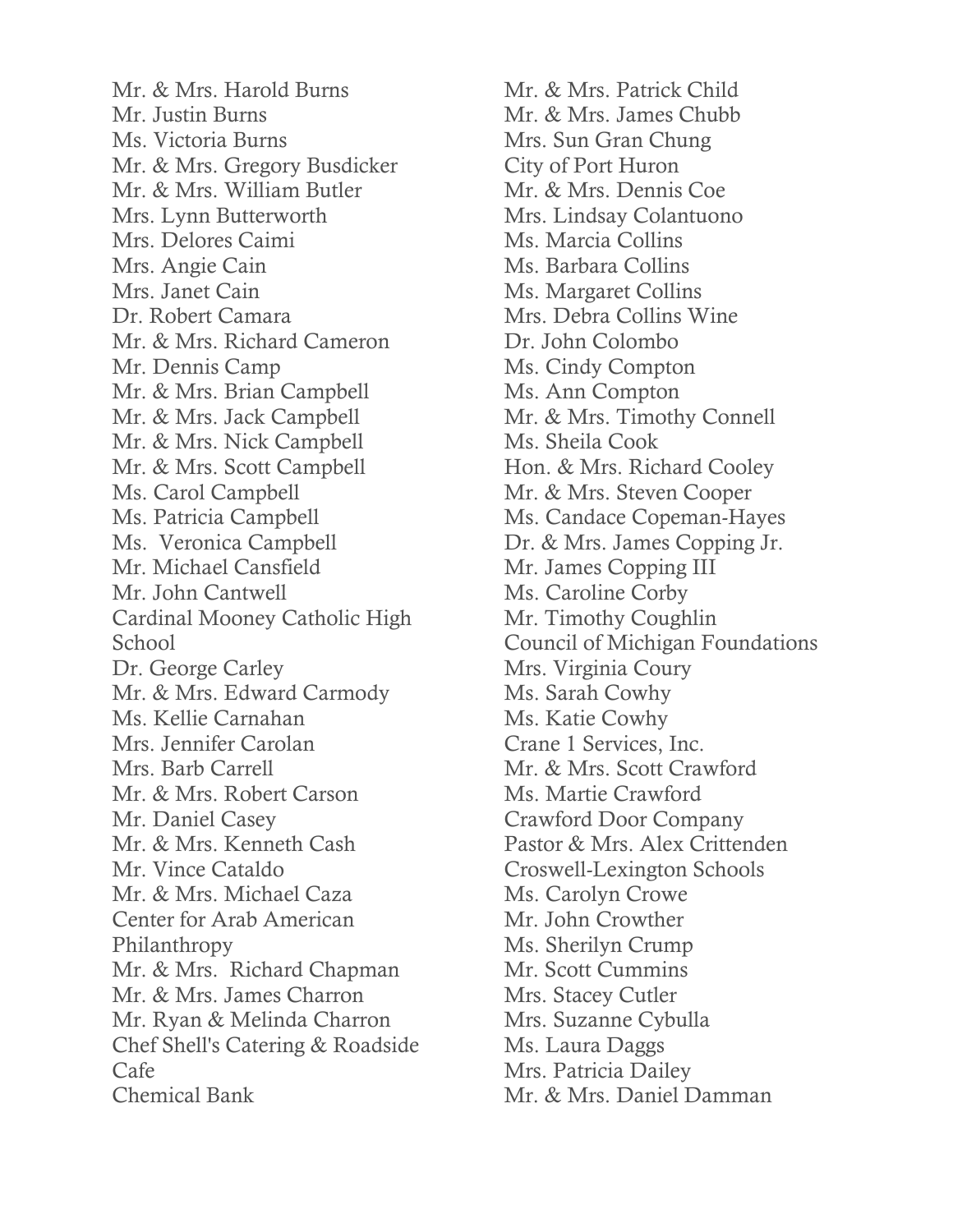Ms. Cynthia David Mr. & Mrs. Mark Davidson Ms. Michelle Davis Ms. Linda Davis Ms. Amy Davis Ms. Elizabeth Day Ms. Tiffani DeBucce Mrs. Karen Dech Mr. Paul Decker Hon. & Mrs. Peter Deegan Mr. & Mrs. Thomas DeFauw Mr. David DeFauw Mrs. Susanna Defever Dr. Nicholas DeGrazia & Mrs. Sandra White Ms. Jeanne DeHenau Mrs. Angela DeLaere Mr. Dennis Delor Mr. Omar DeMara Dr. & Mrs. Walid Demashkieh Dr. & Mrs. Robert Dembosky Dr. & Mrs. Vernon Dencklau Mr. Joel DeShane Mrs. Jan Desloover Ms. Sally Desmarais Mr. & Mrs. Lou DeVincentis Ms. Heidi Devroy Diabetes Solutions International Mr. & Mrs. Randy Dickinson Ms. Makayla Dickinson Mr. & Mrs. Charles Dickson Mrs. Sylvia Dietlin Ms. Rosalind DiGiuseppe Mrs. Karri Dimick Mr. & Mrs. Chris DiNardo Mr. & Mrs. Paul Dingeman Mr. & Mrs. Richard Dionne Mr. & Mrs. Frank Dirk Disabled American Veterans Chapter 12 Port Huron Mr. & Mrs. Steven Disser

Mr. Michael Distelrath Mr. Stephen Distelrath Ms. Kathy Doan Mr. & Mrs. Richard Doehring Mr. & Mrs. Douglas Dolph Mrs. Beth Ann Domagalski Mr. Kenneth Dombrow Mrs. Suzanne Donaldson Ms. Barbara Donovan Mr. & Mrs. Daniel Dooley Mr. & Mrs. Marty Doorn Mrs. Marian Doss Mrs. Karen Dowden Mr. Gary Drainville Ms. Dawn Drozd DTE Energy DTE Energy Foundation Mrs. Mary Duckworth-Mosher Ms. Mary Dudde Ms. Katherine Duffy Ms. Tracy Duncan Mrs. Betty Dunn Ms. Krystal Dunn Mrs. Ann Weil Durand Ms. Rebecca Dusci Ms. Lila Eakins Earl Smith Distributing Company East China School District Eastern Michigan Bank Mr. Jeffrey Easton Ms. Mary Ecker Economic Development Alliance of St. Clair County Ms. Mary Jo Edson Ms. Lauralee Edwards Ms. Rachael Edwards Mrs. Nancy Edwards Ms. Alissa Edwards Mr. Walt Edwardson Ms. Ginnie Edwardson Mr. & Mrs. Patrick Egan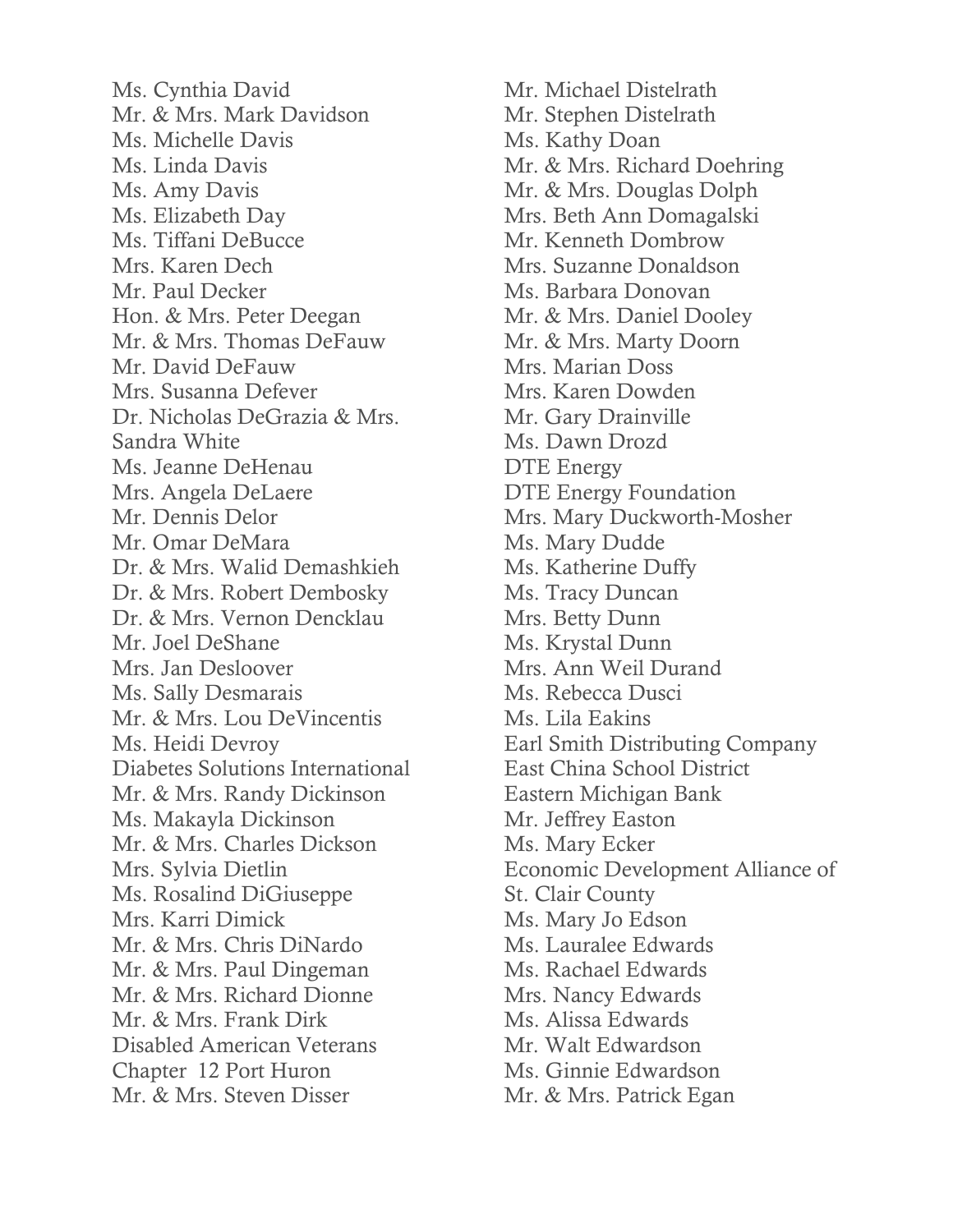Mr. & Mrs. Lionel Ellerkamp Ms. Stacy Elliott Ms. Danielle Elliott Ms. Laura Elliott Ms. Karen Elliott Mrs. Kim Elsner Mr. Dennis Embo Mr. & Mrs. William Emery Ms. Eve Enders Ms. Linda Enders Mr. & Mrs. Irwin Engelgau Mr. Richard Engle Mr. & Mrs. Bob Eppley Mr. & Mrs. David Eppley Ms. Audrey Eppley Mr. & Mrs. John Erickson Jr. Mrs. Barbara Ernsberger Mr. Anthony Essian Mrs. Jan Evans Ms. Norma Eveningred Ms. Tracie Eveningred Ms. Mary Faley Mrs. Karen Farr Mrs. Sheri Faust Mr. & Mrs. Tom Fazio Mr. Eric Feddersen Mr. Roger Fenner Mrs. Catherine Ferguson Mr. Randy Fernandez Ms. Shelly Fernandez Fidelity Charitable Ms. Kathy Fiedler Fifth Third Bank Mr. Jeff Filzek First United Methodist Church of Port Huron Mr. & Mrs. Edmond Fitzgerald Mr. Dennis Fitzgerald Mrs. Terry Fitzgerald Ms. Cheryl Flanagan Ms. Joan Fleming

Mr. & Mrs. Don Fletcher Mr. & Mrs. Gary Fletcher Fletcher, Fealko, Shoudy & Francis P. C. Ms. MaryBeth Fleury Mr. Christopher Fleury Ms. Alison Flynn Mr. & Mrs. Robert Follebout Ms. Crystal Forro Mr. & Mrs. William Forster Mr. James Forster Mr. & Mrs. Grant Forsyth Fort Gratiot Lions Foster Blue Water Oil, LLC Ms. Betsy Foucha Mrs. Courtney Foucher Mr. & Mrs. Albert Fournier Ms. Danielle Fraley Ms. Tiffany Francis Ms. Laura Frank Ms. Jeanne Frank Ms. Cheryl Frank Franklin H. Moore and Nancy S. Moore Foundation Mr. Thomas Frantz & Mrs. Patricia Manley Mr. & Mrs. David French Mr. Ted French Mrs. Bernadette French Friends of St. Clair County Library Friends of the Fort Gratiot Light Dr. Janice Fritz Fuel Woodfire Grill Mr. Christopher Fulks Mr. Mark Fullmer Mr. & Mrs. Robert Funk Mr. & Mrs. Wayne Furman Mr. & Mrs. T. J. Gaffney Mrs. Christine Gaffney Mr. Peter Gaglio Mr. Joseph Gagnon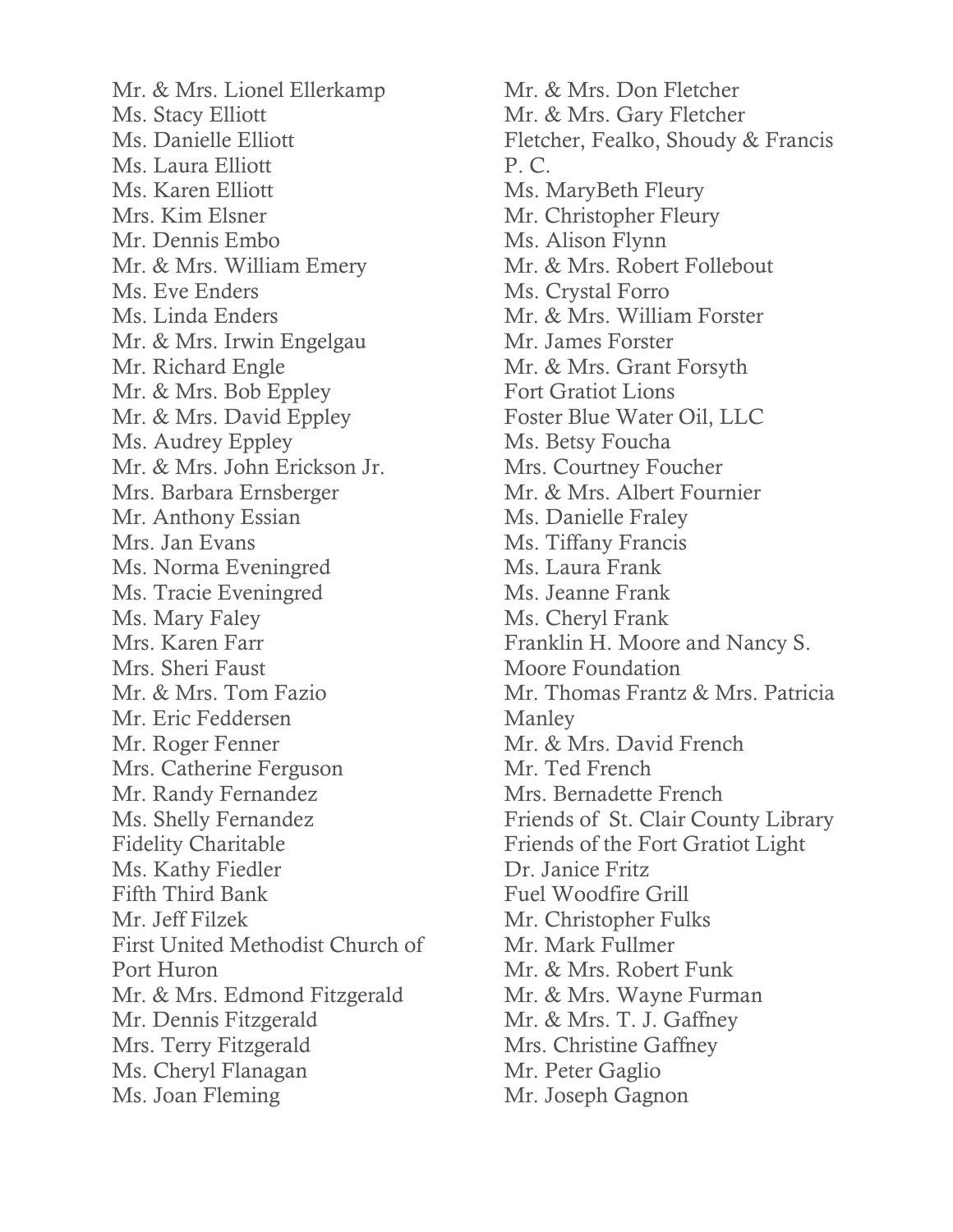Ms. Dona Gallagher Mrs. Karen Galvin Ms. Julie Ganhs Ms. Nancy Gardner Mr. & Mrs. Matt Gasior Mr. & Mrs. Greg Gaw Mr. Christopher Gearhart Mr. Ron Genaw Mr. & Mrs. Dale George Ms. Denice Gerstenberg Mrs. Alice Giese Mrs. Jenny Giles-Voss Dr. & Mrs. Ralph Gillhooley Dr. Jill Gillhooley-Brion Mr. & Mrs. Paul Gillihan Mr. & Mrs. Rocky Gillis Mrs. Mary Gillman Mr. F. D. Gitre Ms. Juanita Gittings Mr. Tom Glaeser Mr. & Mrs. Dennis Glasser Mr. Michael Glombowski Mr. Robert Glombowski Mr. Jason Go Mr. David Goetze Mr. & Mrs. Matthew Golembiewski Ms. Sue Goodreau Mr. & Mrs. Steve Goudy Ms. Amanda Gougeon Grace Episcopal Church Ms. Danielle Graham Mr. Shawn Graham Mr. & Mrs. William Gratopp Mr. & Mrs. Merle Grau Great Workplace LLC Mr. & Mrs. Ross Green Mr. & Mrs. Matthew Griffor Mr. James Grifka Mr. Henry M. Grix Ms. Jennifer Groeneveld Mr. & Mrs. Robert Groff

Mr. & Mrs. Robert Groos Ms. Erica Grunwald Mr. Stephen Guc Ms. Katherine Guc Ms. Jennifer Gunderson Ms. Lauren Guscinski Mrs. Beverly Haas Ms. Josie Haddon Ms. Brooke Haggerty Halco Development Co. Mrs. Linda Hall Ms. Lisa Hall Ms. Barb Hall Ms. Jeanine Hamer-Jones Mrs. Barbara Hanneke Mrs. Janet Hanson Mr. & Mrs. Mark Hanton Mr. & Mrs. Hilliard Harper Mr. Daniel Harpold Mr. Tertry Harrington Ms. Kate Harrington Mr. & Mrs. Casey Harris Mr. & Mrs. Kenneth Harris Mr. Brian Harris Mrs. Karen Harris Mr. & Mrs. Dean Hart Mr. John Hartzell Ms. Abby Harvey Mr. & Mrs. David Harwood Ms. Sally Hassell Mrs. Mary Hawtin Mrs. Ardith Hayes Mrs. Kathy Hayman Mrs. Marcia Haynes Mrs. Michele Hayre Mr. Richard Hazey Ms. Janet Hazzard Ms. Norma Headlee Mr. & Mrs. Richard Heering Mr. & Mrs. Howard Heidemann Ms. Laura Heilig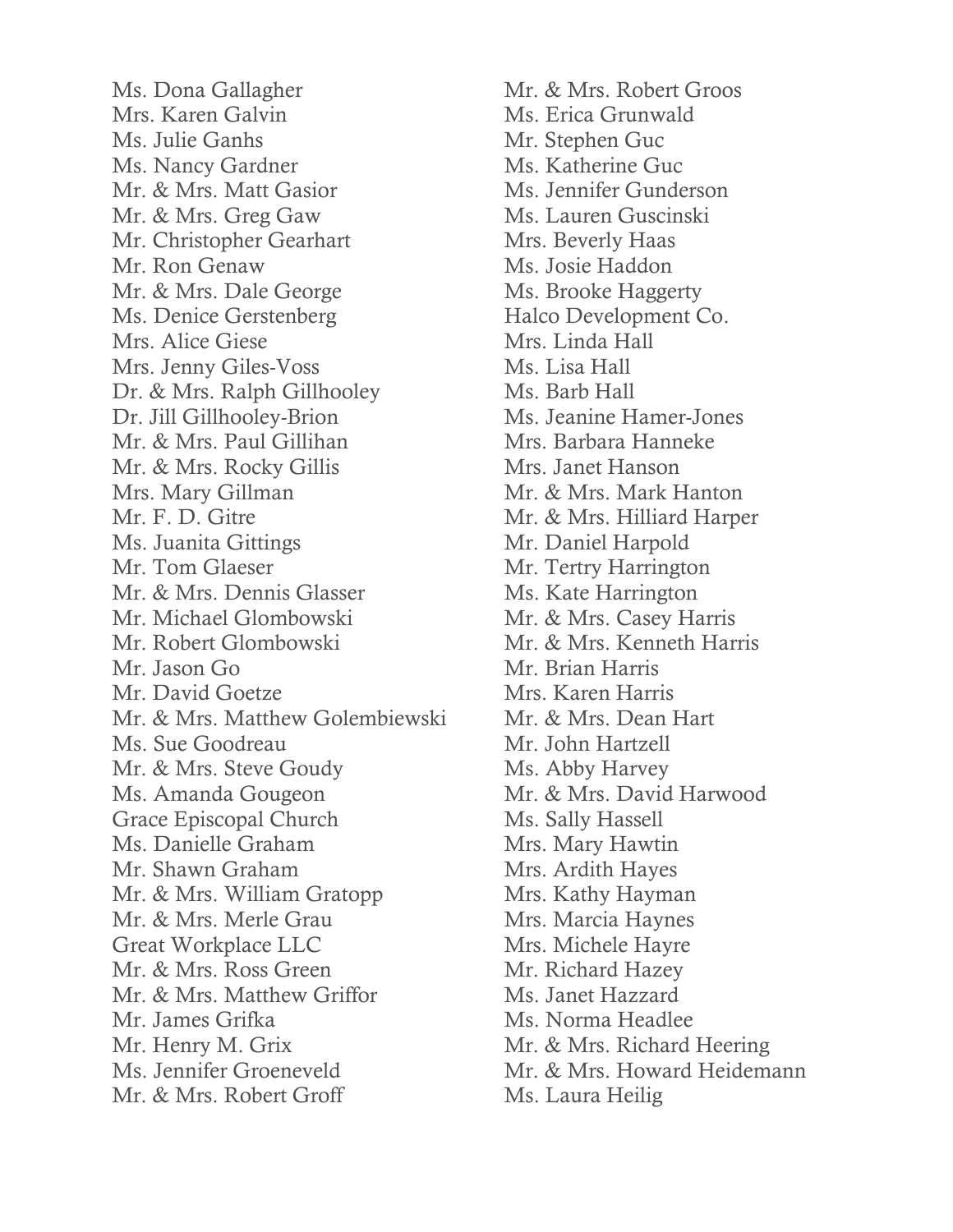Mrs. Lynn Heithoff Mr. & Mrs. Frank Helsom Mr. Jason Hendrickson Dr. Julie Hengehold Ms. Robin Henzel Mr. Stanley Henzel Ms. Karry Hepting Ms. Emily Herbert Ms. Jamie Herms Mrs. Renee Hernandez Ms. Mary Ann Herrmann Mr. & Mrs. Mark Hewett Ms. Linda Hija Mr. & Mrs. Steven Hill Ms. Sherrie Hill Mr. Richard Hillaker Mr. & Mrs. Dennis Hillman Ms. Tori Hilton Mr. & Mrs. Douglas Hinton Rev. Charles Hoffacker Ms. Traci Hofmann Ms. Carolyn Holley Ms. Katherine Holth Mr. & Mrs. Dennis Honeychuck Ms. Jackie Hooker Mr. & Mrs. Ronald Horbes Mrs. Mary Lynn Houle Ms. Dawn Houle Mr. & Mrs. Robert Howard Mrs. Kathryn Howard Mr. & Mrs. Gregory Howe Mr. & Mrs. Roger Howison Mr. & Mrs. C. Dale Hoy Ms. Brandy Hranach Mrs. Mary Lou Huffman Mr. & Mrs. Donald Hugdahl Mr. Dennis Huisman Mr. & Mrs. Aaron Hulett Hon. & Mrs. Michael Hulewicz Ms. Cynthia Hummel Mr. & Mrs. Thomas Hunter

Hunter Hospitality House Huron Dental Dr. Amanda Hurtubise Dr. & Mrs. Sadiq Hussain Mrs. Catherine Huston Ms. Jenny Ingles Ms. Mary Ingram International Shipmasters Association Ms. Virginia Irland Ms. Laurie Irwin Mrs. Moira Isaacson Mrs. Valerie Jacobson Ms. Jennifer Jahn Mr. Steven Jakob Mr. & Mrs. Gordon Jamison Janice C. Rose Memorial Fund Mr. & Mrs. Paul Janiszewski Mr. J. Andrew Janiszewski Ms. Alyssa Jefferies Ms. Rebecca Jefferson Mr. & Mrs. Donald Jeffery Mrs. Barbara Jeffries Ms. Sue Jenken Mr. William Jennings Ms. Cheri Jessup Mr. & Mrs. Donald Jezewski John A. Biewer Co. Inc. Mr. & Mrs. James Johnson Mr. Mark Johnson Ms. Melinda Johnson Mrs. Nancy Johnson Mr. John Johnson Mr. Doug Jones Ms. Lisa Jones Ms. Michelle Jones Mr. James Jones Mr. Bobie Jones Mrs. Rebecca Josephson-Gorinac Dr. Randa Jundi-Samman Ms. Christine Juzysta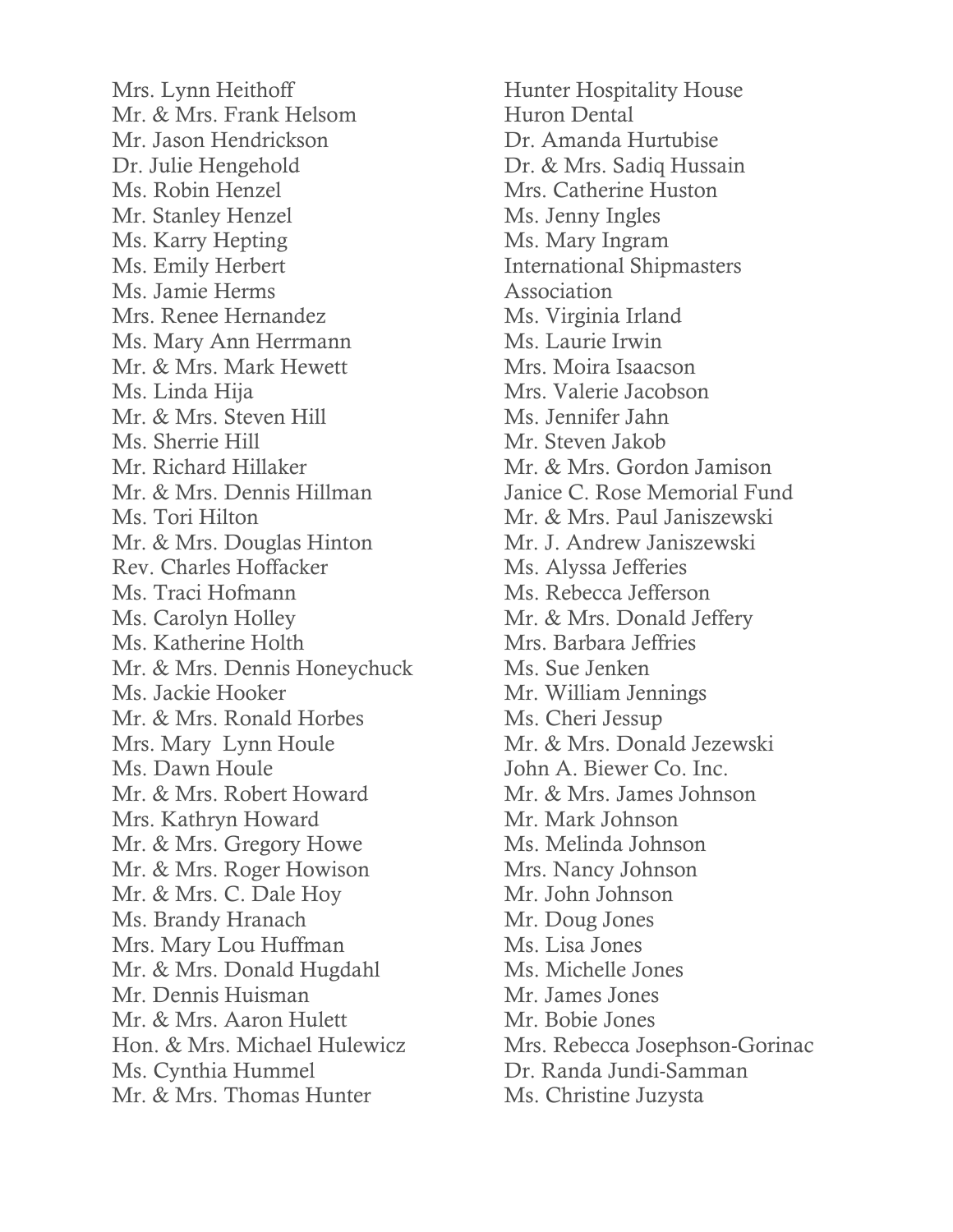Mr. & Mrs. Jeffrey Kaczperski Mr. Thomas Kaczperski Mr. Kyle Kamidoi Mrs. Laura Karadimas Mr. Ron Kaski Mr. Jason Kasparian Mr. William Kauffman Ms. Annemarie Kautz Mr. & Mrs. Timothy Kearns Mrs. Barbara Kehoe Ms. Nanon Keighley Mr. & Mrs. Dennis Kelch Mr. & Mrs. Charles Kelly Ms. Patricia Kelly Kelly Law Firm, PLLC Mr. & Mrs. Robert Kempf Mr. Art Kennedy Mr. Robert Kennedy Mrs. Katie Kenney Ms. Molly Kercher Mr. & Mrs. Theo Kerhoulas Ms. Naomi Kern Ms. Abigail Kern Mr. & Mrs. George Kersten Mr. & Mrs. David Keyes Kids in Distress Services Ms. Sarah Kilchevski Ms. Mary Kilian Mr. & Mrs. Charles Kimball Mr. & Mrs. Michael Kimmerly Ms. Stephanie Kimmerly Mr. Anthony King Mr. Dennis King Mr. James Kinnally Mr. & Mrs. George Kish Ms. Michelle Kiteley Ms. Laurel Klaas-Parker Mr. & Mrs. Roy W. Klecha Jr. Mrs. Rebecca Kleeves Mrs. Nancy Klemmer Ms. Angela Klocek

Mr. & Mrs. Charles Knowlton Mr. Christopher Knowlton Ms. Jordyn Knowlton Knowlton Foundation Mrs. Janet Knust Mrs. Ketha Knuth Mr. Jeffrey Koopman Mrs. Marge Kopp Koppinger & Associates, Inc. Mr. & Mrs. Justin Kosciolek Mr. & Mrs. Thomas Kosciolek Mr. & Mrs. Robert Kovach Mr. & Mrs. John Kovatch Ms. Barbara Kozel Mr. & Mrs. Larry Krabach Mr. Gerald Kramer Mrs. Mino Kramer Kramer Realty, Inc. Dr. & Mrs. Douglas A. Krause Ms. Catherine Krebs Mr. & Mrs. Robert Kreger Mrs. Susan Kreis Mr. & Mrs. Frederick Krestik Mr. & Mrs. Frank T. Kreusel Ms. Tracie Kriesch Mrs. Jacelyn Kriesch Mr. & Mrs. Garth Kriewall Drs. Ajay & Priya Krishen Ms. Michelle Kristick Mr. Justin Kroll Mr. Richard Kroll Mr. & Mrs. Chris Kurzweil Dr. & Mrs. Geoffry Kusch Mr. & Mrs. J. Russell LaBarge Mrs. Lindsay LaBelle Mr. Rick Laber Ms. Rosanna LaBonte Mrs. Mariette Labrosse Mr. Stephen Ladd Mrs. Kendra Lake Ms. Karen Lake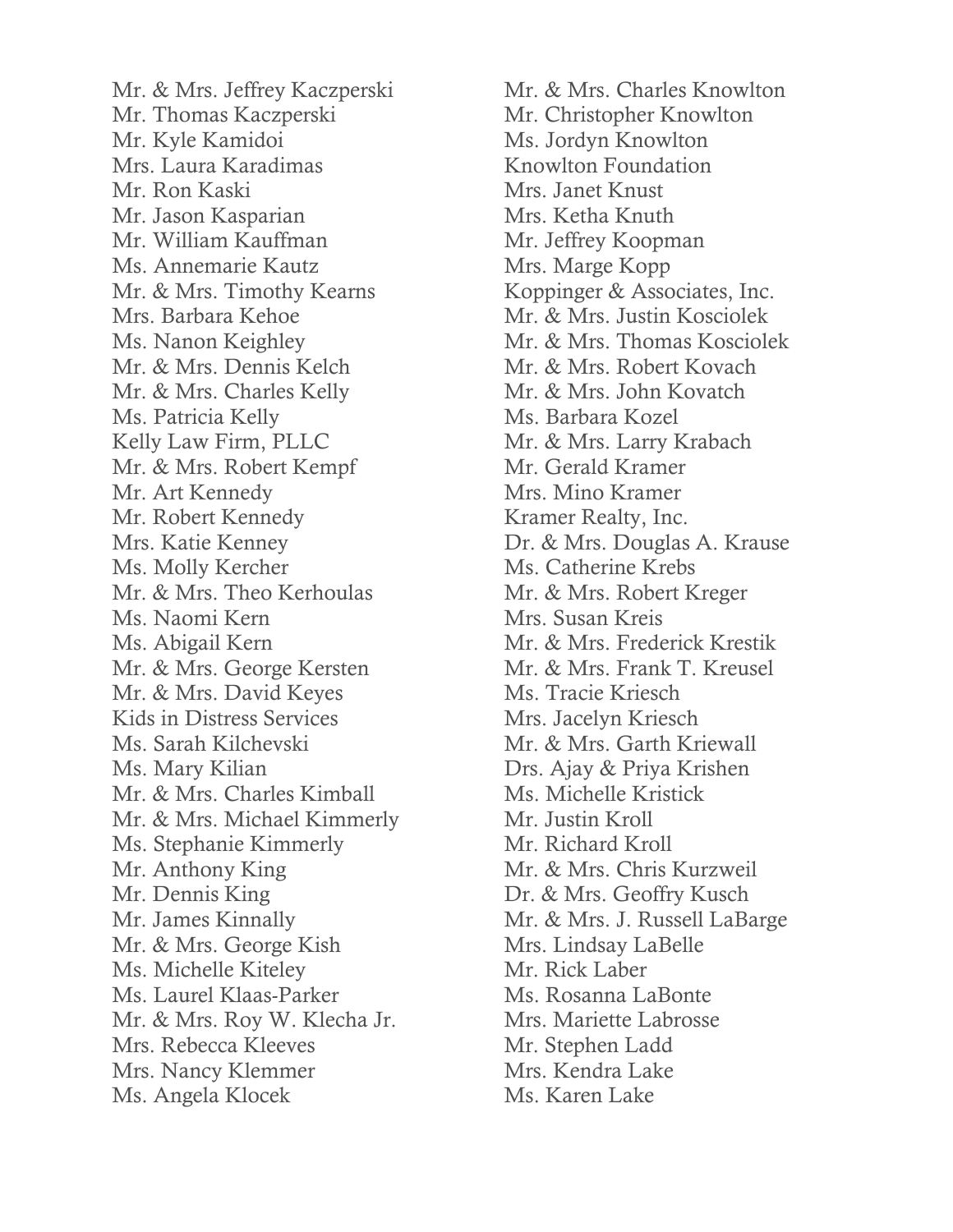Lake Huron Medical Center Lakestone Bank & Trust Ms. Terri Lamb Ms. Vicky Lammers Ms. Kelly Lammers Ms. Bonnie Landschoot Ms. Anne Landschoot Hon. Cynthia Lane & Mr. Alan Simasko Mr. Terrance Langan Ms. Karin Langolf Mrs. Dawn Langolf Ms. Marilyn Langolf Mr. & Mrs. George LaParl Mr. & Mrs. Edward Laratonda Mrs. Phyllis Larson Mr. & Mrs. David LaVelle Mr. & Mrs. Tom Leaman Ms. Sheryl Leaver Ms. Phyllis Ledyard Ms. Karen Lee Mr. Brian Lee Mrs. Laura Lee Lelito Legacy Foundation Ms. Bonnie Lentz Mr. & Mrs. Gary LeRoy Dr. Brandi Leverenz Ms. Jane Lewandoski Mrs. Carol Lewis Mr. Charlie Lewis Ms. Lea Lewis-Hicks Lightspeed Automation LLC Mr. & Mrs. William Lill Ms. Judith Lindberg Mr. & Mrs. Stanley Liniarski Literacy and Beyond Inc. Dr. Sara Liter-Kuester Mr. & Mrs. Ralph Livingston III Mr. Daniel Lockwood Ms. Jan Lohr Ms. Beverly Lohr

Dr. David Lomasney Ms. Pamela Long Ms. Dorothy Lowe Mr. Robert Lowe Ms. Nancy Loxton Mr. Richard Loxton Mr. & Mrs. Timothy Lozen Mrs. Rebbeca Lubbers Ms. Sharon Lukasak Mr. Dan Lundblad Mrs. Kellen Lynch Elliott M. Weiss Properties LLC Mr. & Mrs. Gordon MacDonald Mrs. Lorrie MacGilvray Ms. Mary Frances MacKay Mrs. Mary MacKay Mr. James Madaus Ms. Valerie Maher Mr. & Mrs. Randy Maiers Mr. Andrew Maiers Mrs. Linda Majeske Mrs. Sonal Makim Mrs. Dawn Malek Mr. Richard Mallwitz Mr. & Mrs. Paul Mangas Mrs. Patricia Manley Ms. Arlene Marcetti Marine City High School Mr & Mrs. Douglas Marshall Ms. Jackie Marshall Ms. Mary Ann Martin Ms. Rebecca Martin Mrs. Catherine Martinek Ms. Carole Marvin Mary Maxim, Inc. Marysville Rotary Club Ms. Dianna Maxwell Mrs. Katherine May Mr. Jeremiah May Mr. & Mrs. Harry Mayhew Ms. Alysha McCabe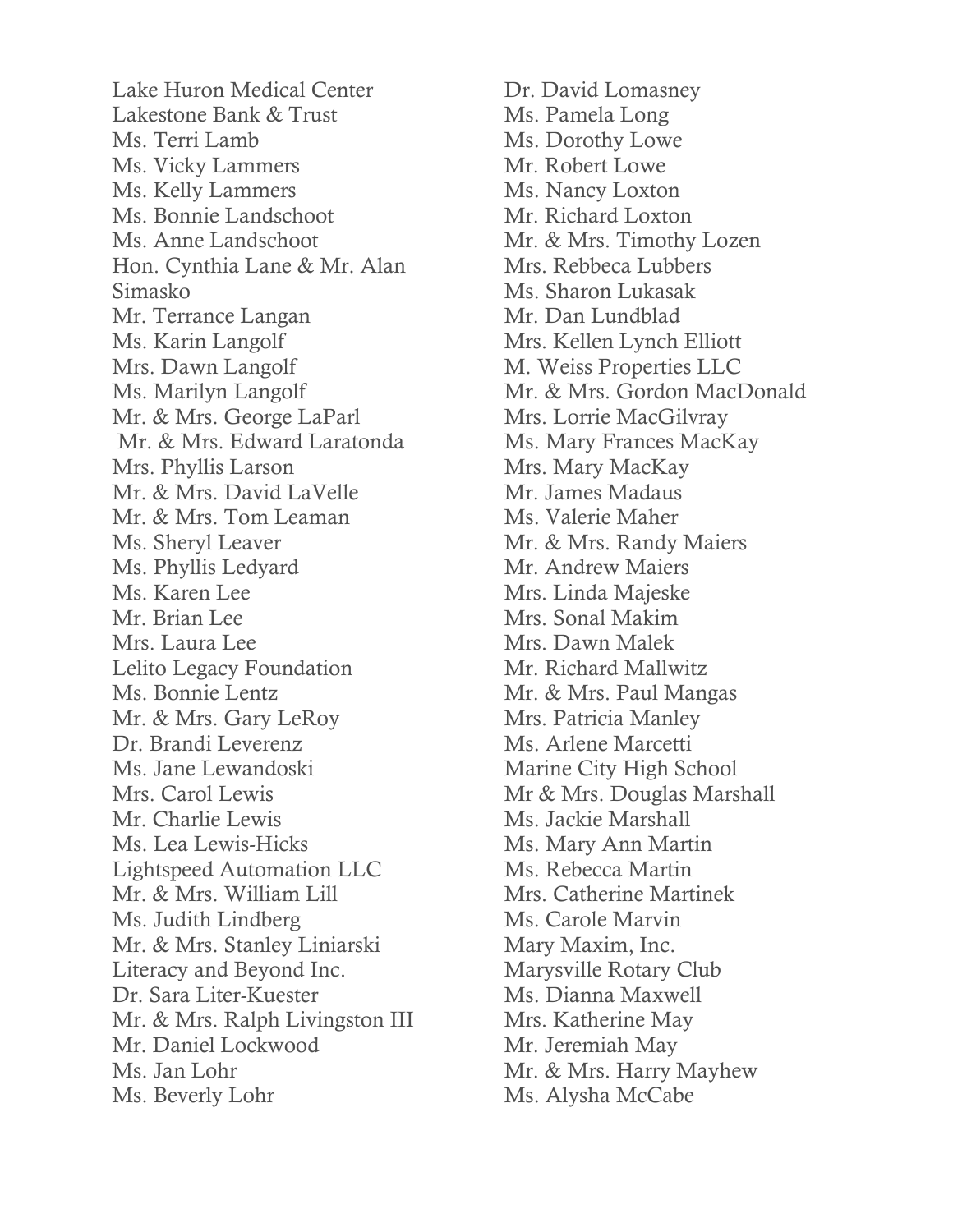Mrs. Mara McCalmon Mr. & Mrs. Michael McCartan Mr. & Mrs. Thomas McCartney Mr. & Mrs. Robert McCarty Mrs. Jennie McClelland Mr. Jack McCloskey Mr. & Mrs. Richard McConnell Mr. & Mrs. Glen McCoy Ms. Karyn McCue Mr. Jon McCulloch Mrs. Elizabeth McCulloch Ms. Katy McCullough Mr. & Mrs. Danny McDonald Mr. Matt McDonald Mrs. Betty McElroy Mrs. Rebecca McFarlane Mr. & Mrs. James McGill Ms. Sandra McIntosh Ms. Lindsay McIntyre Mr. John McKenzie McLaren Port Huron Ms. Jessica McLarty Ms. Lucinda McLaughlin Ms. Brenda McLean Mrs. Kathleen McNamee Mr. & Mrs. Patrick McPharlin Ms. Anne McPherson Mr. John McTevia Ms. Nicole McTevia Ms. Denise Mead Ms. Madison Mead Ms. Doris Meade Mrs. Susan Meeker Mr. & Mrs. Jonathan Meldrum Ms. Judith Meno Dr. Annette Mercatante Ms. Erlinda Meredith Mrs. Marilyn Meredith Ms. Georgette Mericka Mrs. Betty Mericka Mr. & Mrs. John Mertz

Mr. & Mrs. Charles Meshew Mr. & Mrs. Matthew Michaluk Ms. Joyce Michaluk Ms. Mallory Michaluk Michigan Mutual, Inc. Mid City Nutrition Midland Area Community Foundation Mrs. Shannon Mikolayek Mr. Christopher Milewski Mr. David Miller Ms. Martha Miller Mr. Kevin Miller Ms. Catherine Mills Ms. Kari Mills Ms. Natalie Minaudo Ms. Suzanne Minock Mrs. Audrey Miotke Dr. & Mrs. Maurizio Mirabelli Mr. & Mrs. Robert Moak Hon. & Mrs. John Monaghan Mr. & Mrs. Michael Monaghan Ms. Marilyn Moncrief Mr. John Monte Mr. & Mrs. A. Craig Moody Mr. & Mrs. Edward Moore Jr. Mr. & Mrs. Franklin Moore Jr. Mr. & Mrs. Franklin S. Moore Mrs. Lezlynne Moore Ms. Denise Moore Ms. Patricia Moore Mr. & Mrs. Brian Moran Mr. & Mrs. William Moran Ms. Dawn Moran Ms. Kimberly Morden Mr. & Mrs. Tom Morgan Ms. Karen Morgan Ms. Laurie Morgan Mr. & Mrs. Larry Morrish Ms. Kathy Morrison Ms. Joan Morrison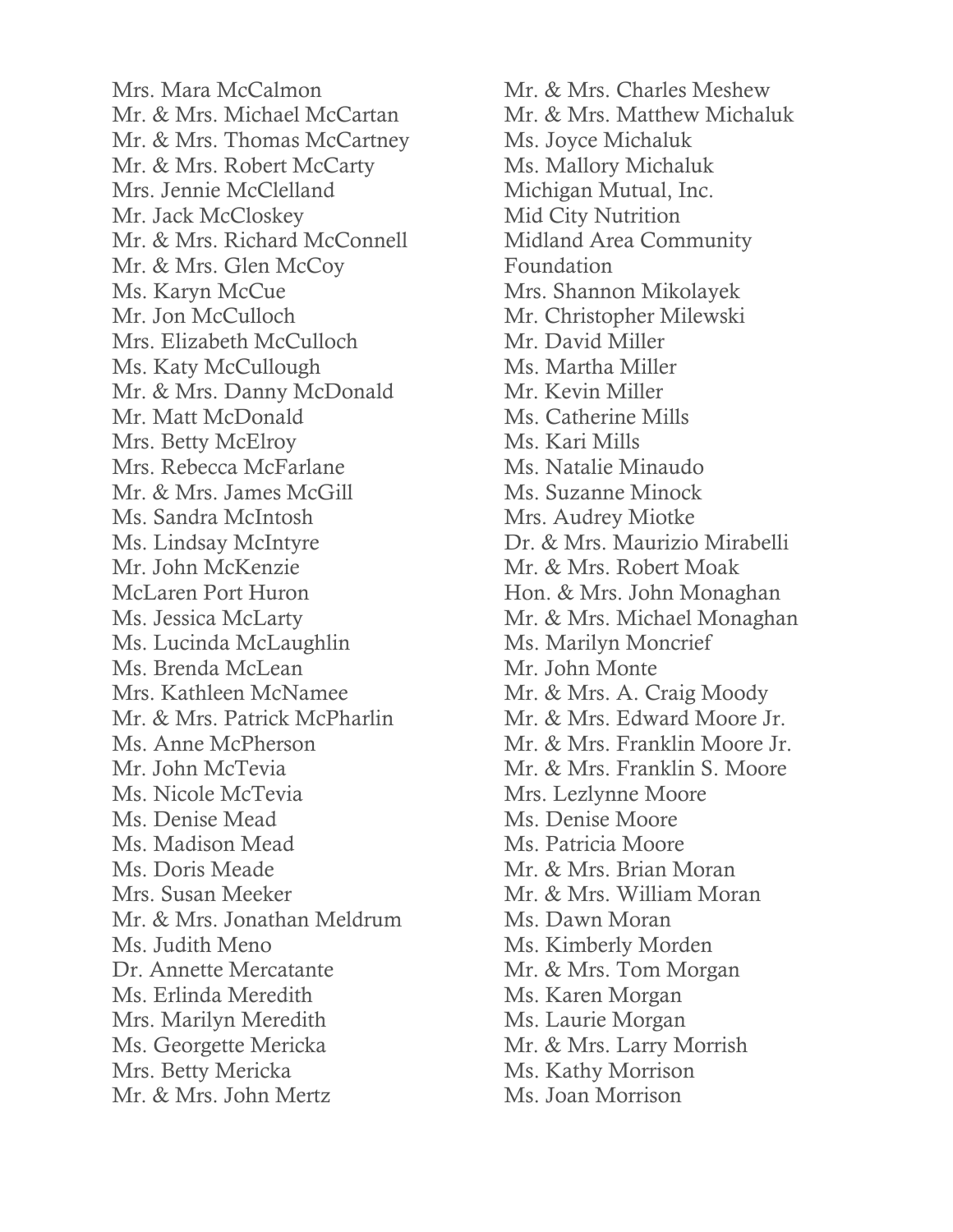Ms. Lisa Morse Ms. Crystal Mosher Mr. & Mrs. Charles Mossett Ms. Lisa Motte Mr. & Mrs. Kristopher Moulds Movement Marketing LLC Ms. Beth Mullally Mr. & Mrs. Patrick Mullins Mr. Michael Mullins Mr. Ryan Mullins Mr. Brett Mullins Mr. & Mrs. Alan Mumaw Mr. & Mrs. David Murphy Mr. & Mrs. Devin Murphy Mr. Mike Murphy Mrs. Ann Murphy Ms. Kris Murphy Mr. Michael Murphy Ms. Cheryl Muscott Ms. Rebecca Myny Mrs. Alice Myron Ms. Susan Myron Mr. & Mrs. Don Nabozney Mrs. Julie Napolitan Ms. Gail Nawrock Mrs. Connie Neese Mrs. Jodi Negin Mr. Justin Neil Mr. Bryan Neiman Neiman's Family Market Ms. Marilyn Netter Mr. & Mrs. Richard Newsome Mrs. Darouny Newton Ms. Julie Nicholson Mrs. Melissa Nicholson Mr. & Mrs. John Niebieszczanski Ms. Donna Niester Mr. Woldermar Nikkel Ms. Helen Niles Mrs. Claudia Nill Mr. & Mrs. George Noble

Mr. Wesley Nordin Northstar Bank Mr. & Mrs. George Nugent Mr. James Nyeste Mr. Thomas Obee Mr. & Mrs. Mark O'Brien Mr. Randy O'Brien Mrs. Suzanne O'Brien Mr. & Mrs. James O'Connor Mr. & Mrs. John Ogden Ms. Danielle O'Grady Mr. & Mrs. William Oldford Jr. Ms. Laurie Oldford Mrs. Patricia Oldham Operation Transformation Mrs. Florence Oppliger Optimized Health LLC Ms. Mary Orwin Mr. Jim Osieczonek Mr. & Mrs. Ernest Oskin Mr. & Mrs. Donald Osterland Ms. Sue Ann Ostrom Otsi Keta Capital LLC Mr. John Owens Ms. Cortney Paddock Mrs. Leanne Palmateer Ms. Katherine Palmateer Panamerican Consultants Inc. Mrs. Rita Papes Mr. & Mrs. Ralph Paquette Mr. & Mrs. Wayne Parker Mrs. Kathleen Parlow Mr. & Mrs. Jim Partridge Drs. E. Neil & Sarah Pasia Mr. & Mrs. Robert Patterson Mr. & Mrs. Joseph Pavlov Mr. & Mrs. Glenn Peacock Mrs. Joan Peattie Mr. Joel Peattie Ms. Renee Peck Ms. Mary Peleman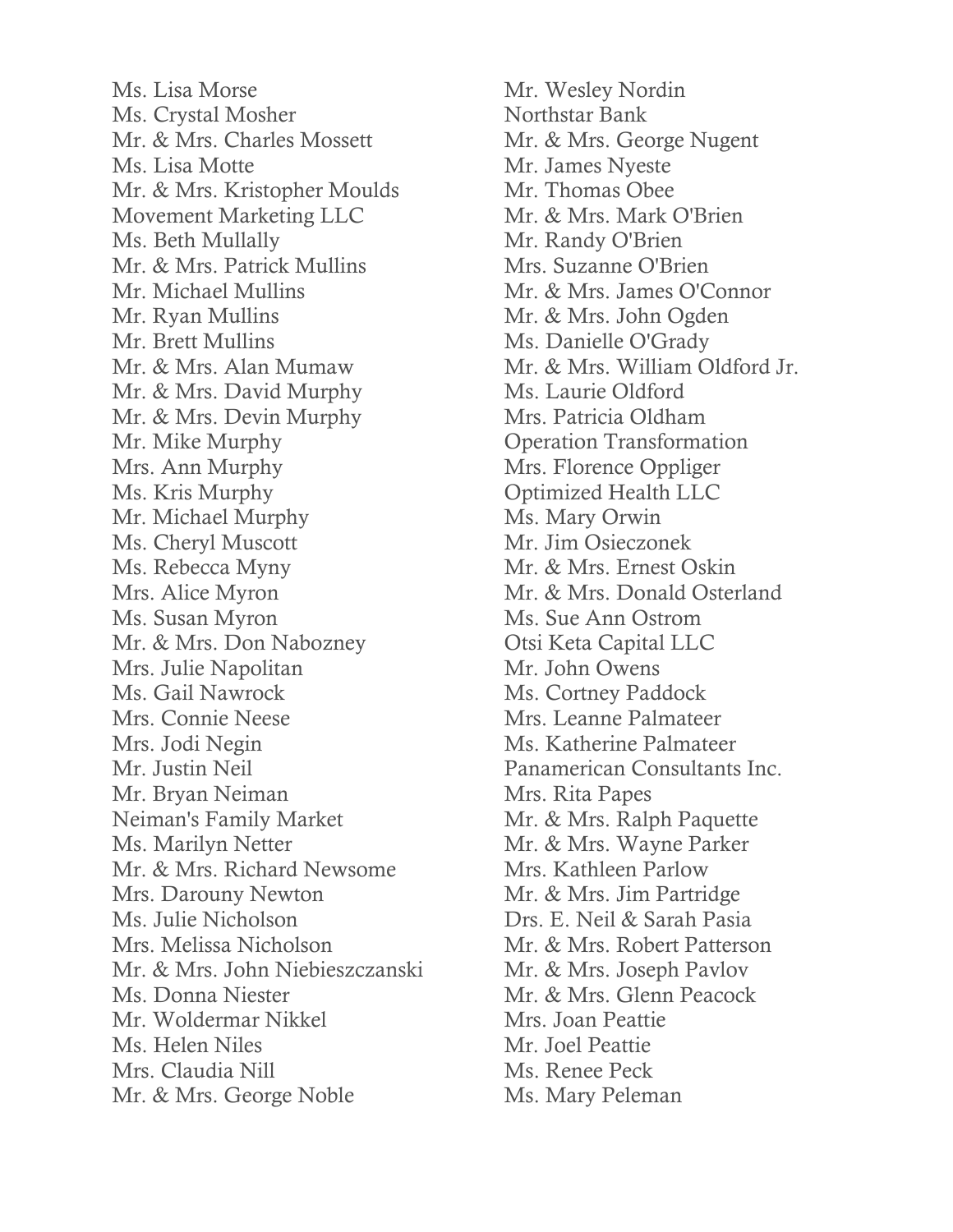Mr. Philip Peloso Mr. Christopher Penzien Ms. Jane Penzien Pepsico Silicon Valley Community Foundation Periodontic Associates of Port Huron PLLC Mr. Jeremy Peruski Mr. & Mrs. Louis Petho III Petitpren Inc. Mr. Jason Petrella Ms. Erin Peyerk Mr. & Mrs. Michael Phelan Mr. Patrick Phelan Mr. & Mrs. Timothy Phipps Physician HealthCare Network, P. C. Mrs. Debbie Pickelhaupt Ms. Frances Pignatelli Pilgrim Missionary Baptist Church Hon. Cynthia & Mr. Joel Platzer Mr. & Mrs. George Pleschakow Ms. Hannah Plotzke Ms. Amy Plotzke Poosch & Co. Mr. & Mrs. George Popa Mr. Thomas Pope Port Huron Schools Port Huron Town Hall Port Huron Vascular Clinic Ms. Jennifer Posey Mr. & Mrs. Douglas Povenz Mr. & Mrs. Douglas Price Mr. & Mrs. Thomas Price Ms. Ann Priebe Mr. & Mrs. Thomas Prior Mr. & Mrs. Mark Prochazka Profile Gear, Inc. Protojet LLC Mr. & Mrs. Ronald Provost Mr. & Mrs. Harry Radcliff Jr.

Ms. Betty Raetzel Dr. & Mrs. Michael Raftery Mr. Tim Raker Ralph C. Wilson, Jr. Foundation Mr. & Mrs. Jeffrey Rancilio Ms. Charlotte Randazzo Ms. Kimberly Raska Ms. Michelle Ratkov Drs. B. Ramesh & Sushma Reddy Mrs. Judy Redmond Mr. George Reindel III Mr. & Mrs. James Relken Mrs. Pauline Repp Ms. Amy Repp Mrs. Eunice Rich Mr. & Mrs. Anthony Richards Mr. Paul Richards Ms. Phyllis Richards Ms. Kathleen Richards Ms. Dana Richardson Ms. Brenda Rinke Mr. Hendrick Rivard Mr. Joshua Rivard River Shores Condominium Association Dr. Andrea & Mr. William Robbins Mr. & Mrs. Daniel Robbins Mr. & Mrs. John Robbins Ms. Carmella Robbins Robbins Partners LLC Mr. & Mrs. Ralph Roberts Ms. Lucrecia Robertson Mr. Winford Robinson Ms. Heather Robinson-Moore Mr. & Mrs. William Rock Mr. & Mrs. George Roegner Mr. & Mrs. Phillip Roff Ms. Camilla Roff Ms. Kim Roggeman Ms. Kate Romeo Mr. Jeff Ronan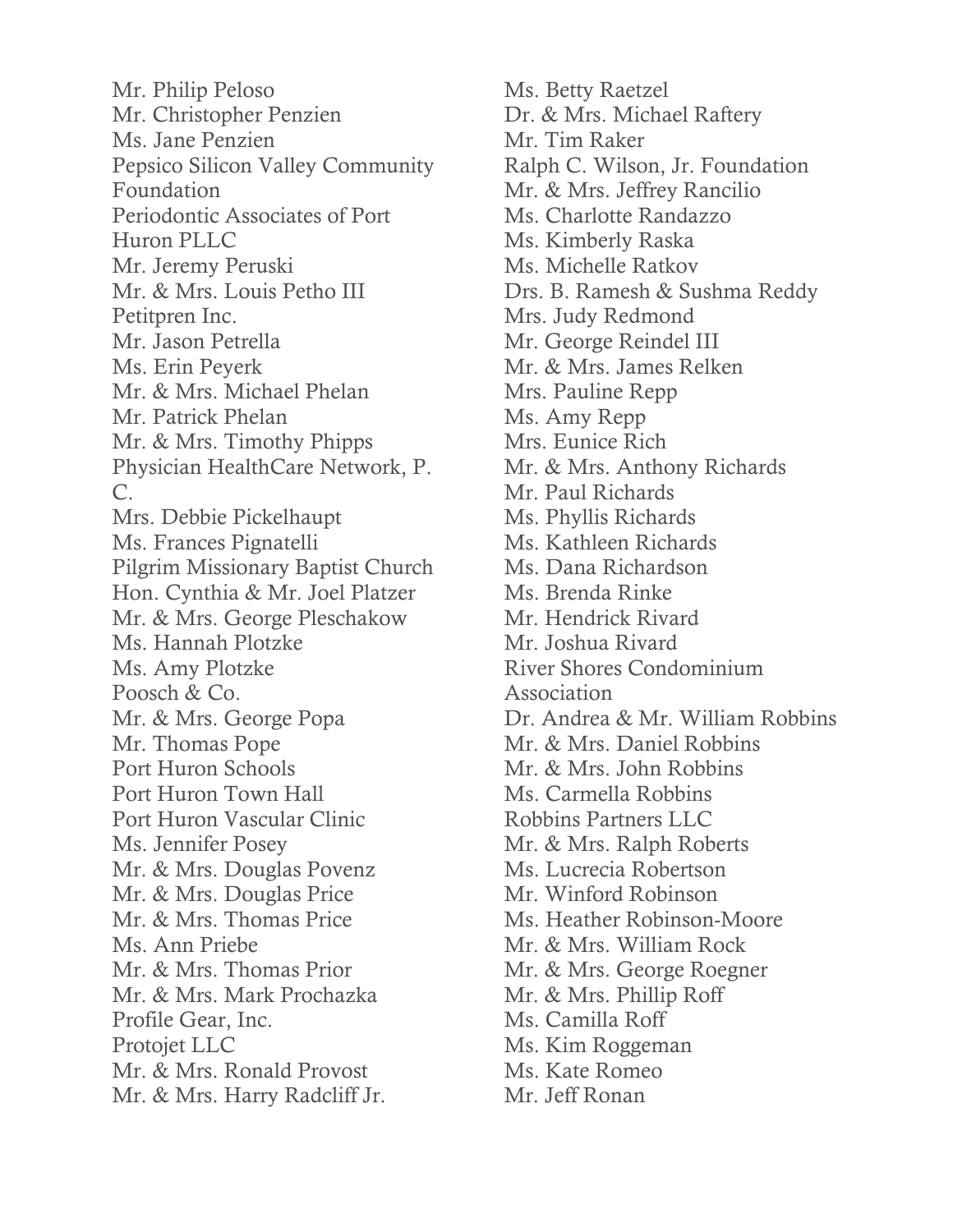Mr. & Mrs. Thomas Roney Mr. James Ropposch Mrs. Debra Roshak Mr. & Mrs. Richard Roskey Ms. Penny Roskey Ms. Barbara Roskey Mrs. Lisa Ross Mrs. Ellen Ross Ms. Kathryn Ross Dr. & Mrs. Christopher Rossow Rotary Club of St. Clair Mr. & Mrs. William Rovas Ms. Carol Rowland Mr. & Mrs. John Rowling II Ms. Sharon Rowse Mrs. Pamela Ruehle Mr. Jon Ryan Mrs. Ronda Ryan Ms. Breanne Ryan Dr. & Mrs. Edward Sadler Ms. Patti Samar Samman Enterprises, LLC Mrs. Laurie Sample Wynn Ms. Kathy Sampson Ms. Heidi Sampson Sanctum Contracting Ms. Vera Sanders Mr. Jeff Sanders Ms. Josie Sanderson Ms. Rachella Sanderson Mr. Val Saph Ms. Elizabeth Sawielski SC4 Foundation Mrs. Kim Scheible Mrs. Susan Schmid Mr. Michael Schmidt Mrs. Mary Schneider Mrs. Marianne Schock Mrs. Amy Schock-McNeill Ms. Carol Ann Schoenberg Ms. Gilda Schott

Ms. Lisa Schrader Mr. Timothy Schrader Mrs. Shelley Schudlich Mr. Kirk Schuetz Ms. Eric Schuetz Mr. & Mrs. Peter Schulte Dr. & Mrs. Kenneth Schultz Mr. Martin Schultz Ms. Ann Marie Schultz Mr. David Schultz Mr. & Mrs. Markus Schulz Schwab Charitable Fund Mrs. Donna Schwartz Mr. & Mrs. F. William Schwarz III Mrs. Patricia Schwarz Mr. & Mrs. Steven Schweihofer Mrs. Elaine Schweihofer Ms. Kellyn Schweihofer Ms. Meghan Schweihofer Mr. BJ Seaman Ms. Donna Sears Mrs. Kristyn Secory Ms. Jill Secory-Moore Ms. Doris Seidl Ms. Debbie Seifert Mrs. Nancy Seilheimer SEMCO Energy, Inc. Mr. & Mrs. Erick Senkmajer Ms. Lauren Senkmajer Ms. Jackie Senkmajer Ms. Karen Senkmajer Rev. & Mrs. Thomas Seppo Mrs. Martha Serafin Mr. & Mrs. Bruce Seymore Mr. Shawn Shackelford Mr. & Mrs. Lloyd Shagena Ms. Alycia Shagena Ms. Jennifer Sharrow Mr. & Mrs. Robert Sheehy Dr. Johnathan Sheele Ms. Kathy Sheldon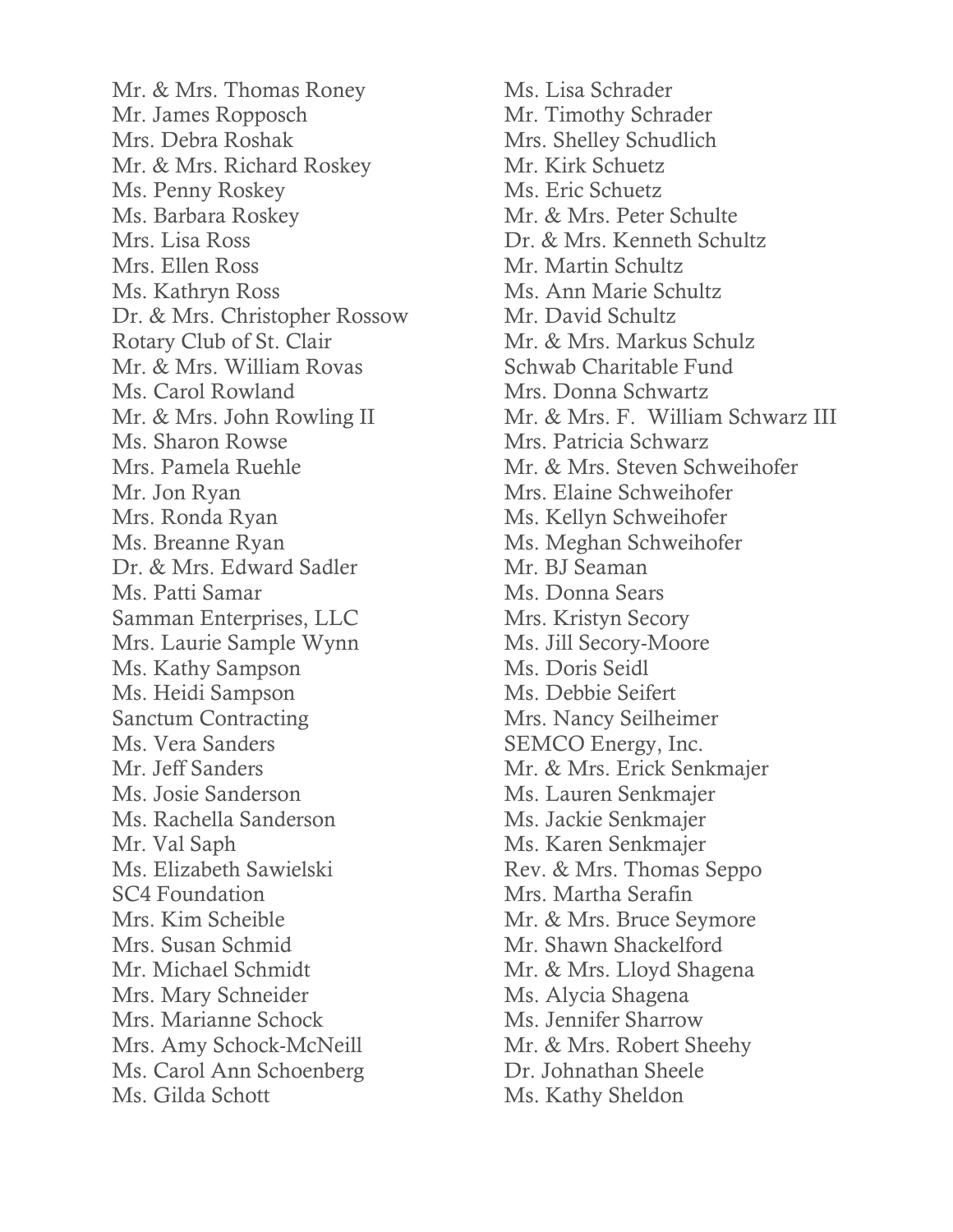Shepherd Lincoln-Mercury, Inc. Ms. Michelle Shepley Mr. & Mrs. Patrick Shields Ms. Kristine Shier Edie Mr. & Mrs. Scott Shigley Mrs. Christine Shigley Mrs. Lee Ann Shimmel Ms. Elinor Shimmel Ms. Lori Shink Ms. Angela Shoff Mrs. Bridget Sholtis Mr. Bill Siegel Mr. Dean Simmons Mrs. Carroll Simmons Mr. Charles Simmons Mr. & Mrs. Thomas Simpson Sir Speedy Printing Center #6340 Sisters of Mary Reparatrix Ms. Teresa Skupinski Ms. Nancy Sloan Dr. Marsha Smeltzer Mr. & Mrs. Arthur Smith Mr. & Mrs. Duncan Smith Mr. & Mrs. James Smith Mr. & Mrs. Kenneth Smith Mr. & Mrs. Lawrence Smith Mrs. Colleen Smith Ms. Debbie Smith Ms. Jenella Smith Mrs. Shari Smith Mrs. Linda Smith Ms. Dawn Smith Mr. Brian Smith Ms. Cynthia Smith Mrs. Rebekah Smith Ms. Karen Smith Mr. Dennis Smith Smith Family Funeral Home Mr. & Mrs. Chris Sniesak SONS Outreach Mrs. Lindsay Soule

Mrs. Paula Souyias Ms. Karen Spagnoli Mr. & Mrs. G. David Speilburg Sperry's Moviehouse Ms. Kris Spiars Mrs. Mary Ellen Spiller Ms. Gayle Spinazze Mr. & Mrs. David Squires St. Clair Chamber of Commerce St. Clair County St. Clair County Bar Association St. Clair County Child Abuse/Neglect Council St. Clair Fire Dept. Women's Auxiliary St. Clair High School St. Clair Travel Service St. Clair Women's League St. Paul's Lutheran Church Women Mr. & Mrs. Ronald Stablein Mr. & Mrs. Charles Staiger Mrs. Irene Staiger Ms. Sandra Standel Mr. Andrew Stass State Farm Mutual Automobile Insurance Company Mr. & Mrs. George Stebbings Jr. Ms. Helenann Steensen Mr. Karl Steinmann Mr. & Mrs. Craig Stephenson Mr. Allen Stevens Ms. Kelli Stevenson Ms. Paula Stevenson Ms. Janet Stewart Mr. Marion Stewart Mr. & Mrs. Gary Stoldt Ms. Kimberly Stoldt Mr. George Stommel Mrs. Joyce Stoner Ms. Judith Stoner

Ms. Joy Stouffer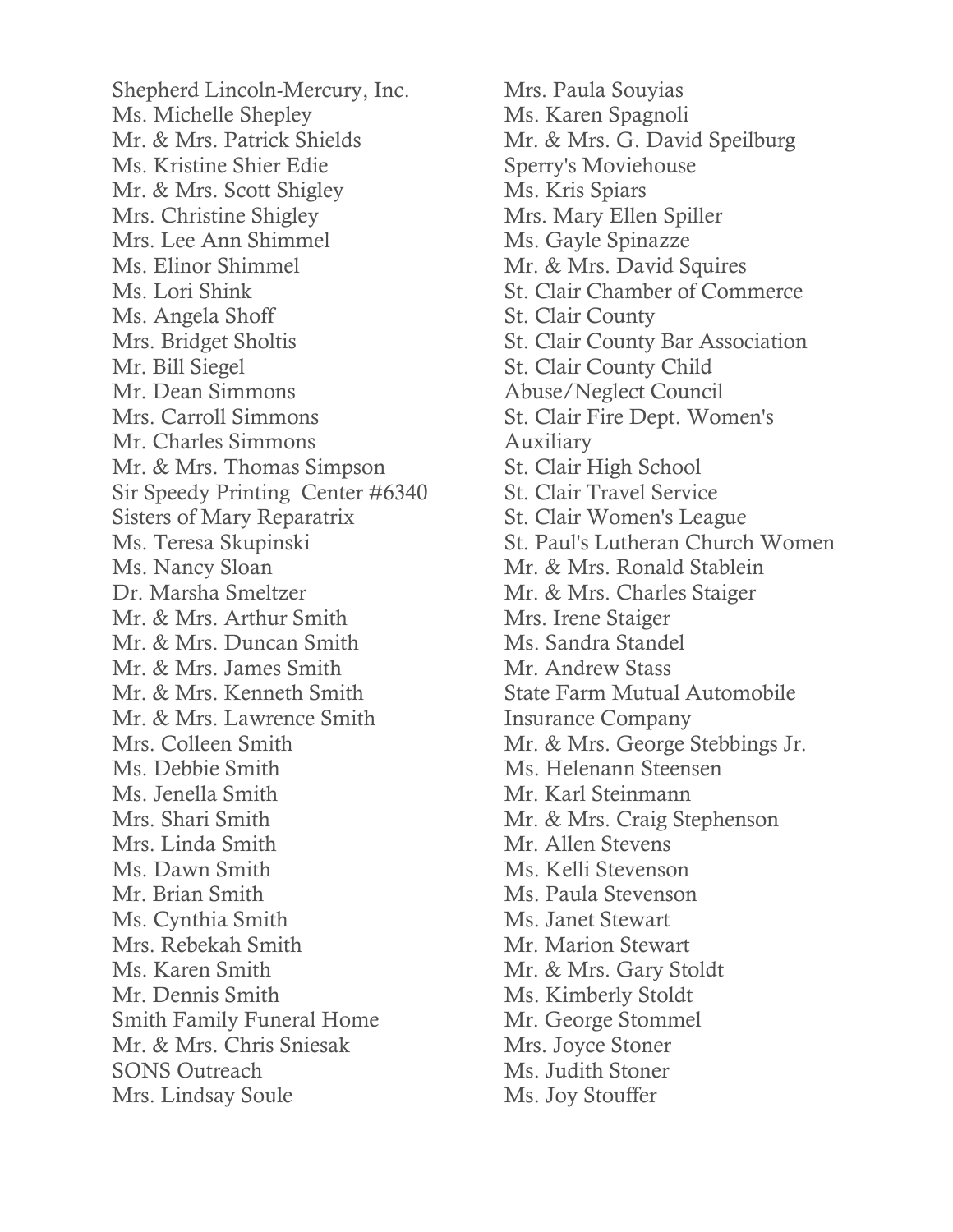Mrs. Colleen Stover Mr. & Mrs. Raymond Straffon Jr. Mr. & Mrs. John Streit Mr. & Mrs. Gregory Stremers Studio 1219, Inc. Mr. Larry Studley Ms. Eileen Suber Mr. & Mrs. Thomas Sugars Mr. Shawn Sugars Mrs. Kim Supan-Slowinski Ms. Kathy Swantek Mr. & Mrs. Evans Szymanski Mr. Steve Tabacco Mrs. Sara Tait Mr. Robert Tansky Ms. Donna Tassie Ms. Esther Taylor Ms. Juanita Taylor Ms. Karen Taylor Ms. Mary Taylor Mr. Frances Tebeau Mr. & Mrs. Hargopal Tekumulla Mrs. Barbara Teller Mr. & Mrs. Bernard Teltow Mrs. Brenda Tenniswood The Ann Arbor Art Center The Cornerstone Church The Franklin and Jennifer Moore Family Foundation The James C. Acheson Foundation The Robbins Group Mr. Jim Thelander Ms. Kathleen Thobodeau Rev. & Mrs. Mark Thomas Ms. Edith Thompson Mrs. Wendy Thompson Mr. & Mrs. Jeffrey Thomson Ms. Jennifer Thomson Ms. Barbara Tibble Mr. Craig Tidwell Mr. & Mrs. Mark Tisdel

Mr. & Mrs. Karl Tomion Hon. & Mrs. John Tomlinson Mr. & Mrs. Jullian Torello Mr. & Mrs. Douglas Touma Mr. & Mrs. S. Douglas Touma Mr. David Tracy Mr. & Mrs. Frank Tranzow Ms. Julie Tredemeyer Ms. Jessica Trombley Mrs. Patricia Troy Ms. Sarah Tucker Mr. & Mrs. Michael Turnbull Mr. & Mrs. Joshua Turner Ms. Winnifred Udell UHY Advisors MI, Inc. Ms. Jenine Ulrich United Way of St.Clair County Dr. & Mrs. Krishna Valjee Mr. David Vandenbossche Mr. Edwin VanderHeuvel Ms. Sue Vanderwill Mr. Richard VanDeuren Mr. Jeffery VanDeusen Vanguard Charitable Ms. Jolee Vantroostenberghe Mrs. Kelly VanWormer Mr. & Mrs. Joseph Varty Mrs. Joy Varty Mr. Zechariah Varty Ms. Jeanne Varty Mr. Bryant Vaughns Mr. & Mrs. William Veal Mr. & Mrs. Stuart Vedder Ms. Anne Veenkamp Ms. Andrea Velez Mr. & Mrs. James Venia Ms. Ellen Ventimiglia Mrs. Kathy Vertin Ms. Barbara Vickers Vincent's Heating and Plumbing, Inc.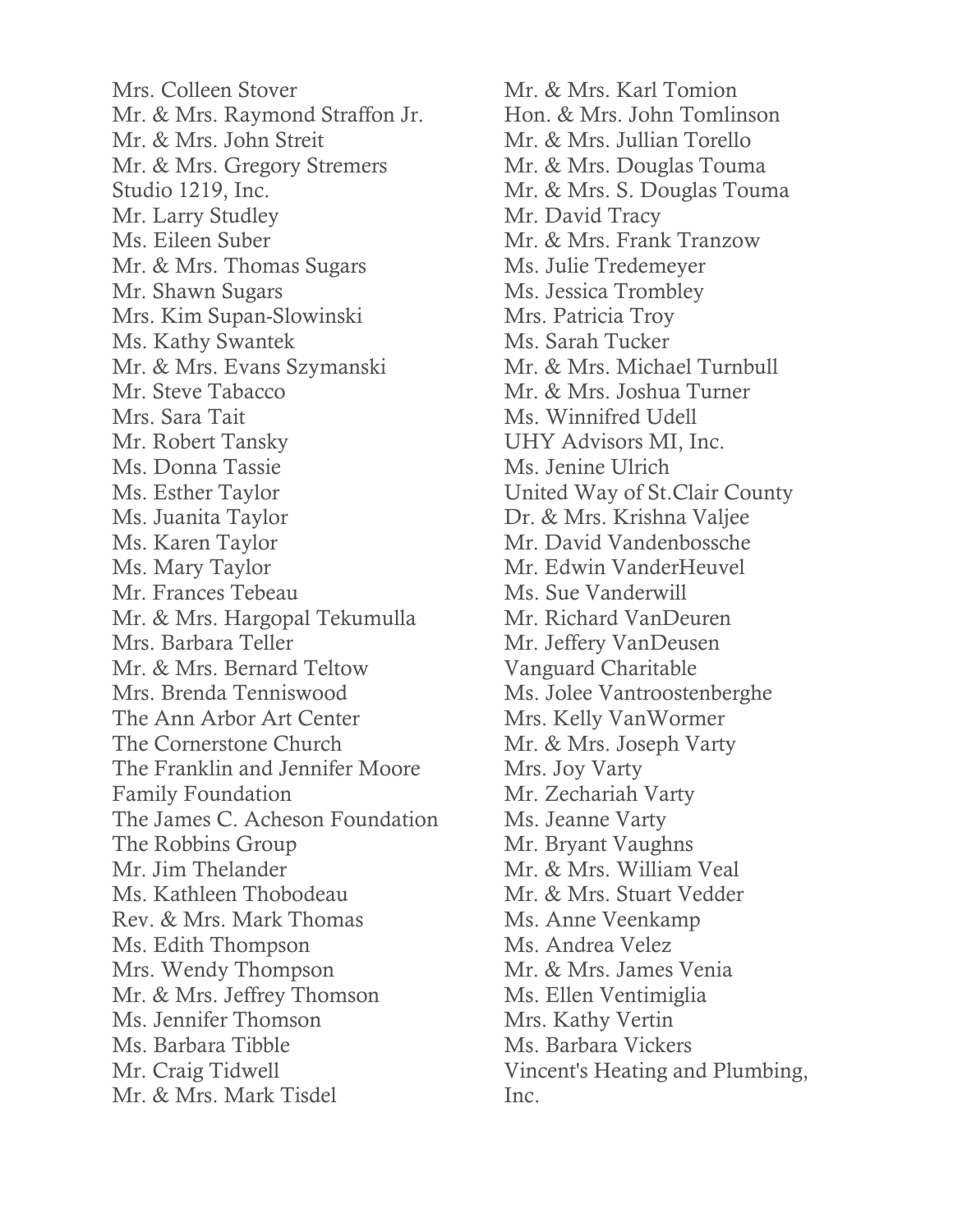Dr. Mary Vinckier Mr. & Mrs. Robert Vinckier Dr. Elizabeth Vinckier-Kersten Mrs. Emily Vinckier-Pierce Vintage Financial Services Company Ms. Elizabeth Visger Visiting Nurse Association & Blue Water Hospice Ms. Donna Voight Ms. Sherri Volk Mr. & Mrs. James Voss Ms. Bethanne Vought Mr. Keith Vranish Mr. Richard Wagner Mr. & Mrs. Hale Walker Mr. & Mrs. Mark Walker Mr. & Mrs. Trevor Walker Ms. Joanne Walker Mrs. Jenny Walker Ms. Pamela Wall Ms. Lindsay Wallace Mr. Dan Wallace Mr. & Mrs. Terry Wallis Mr. & Mrs. James Walsh Mr. & Mrs. Charles Warczinsky Mr. Duane Ward Mr. Timothy Ward Mrs. Christina Ward Mr. Jim Ward Ms. Tone Ward Mr. & Mrs. Steven Warsinske Mrs. Carol Warwick Waste Management of MI, Inc Mr. Thomas Watkins Mr. Kevin Watkins Mr. Keith Watkins Mr. & Mrs. James Watson Mr. Dave Watson Mr. Norman Watson Waydon Enterprises LLC

Ms. Maria Webb Ms. Kelly Webb Ms. Maureen Webber Weekends, Inc. Mr. & Mrs. Martin Weiss Mrs. Jill Weller Mr. Michael Wendling Ms. Karen Wesley Mr. & Mrs. Paul Wessel Ms. Mary Wessel Mrs. Pamela West Mr. & Mrs. William Westerhof Ms. Sandra Westerhof Mr. Robert Westerhof Ms. Dana Westphal Ms. Jo Westphal Mr. & Mrs. Gerald Westrick Mrs. Margaret Westrick Mr. & Mrs. Michael Whaling Ms. Brenda Wheatley Mr. & Mrs. David C. Whipple Mr. Andrew Whitcomb Ms. Mary Anne Wiegand Dr. Daniel Wilhelm Ms. Janis Wilhelm Ms. Tracie Wilke Dr. & Mrs. Timothy Wilkins Mr. Daniel Wilkins Mr. & Mrs. Randall Wilkinson Mr. & Mrs. DJ Willard Mr. & Mrs. Jeffrey Willard Mr. Michael Williams Ms. Mary Williams Ms. Marissa Williams Mr. David Wilson Ms. Janeane Wilson Ms. Laurie Wilson Ms. Mary Wilson Mrs. Megan Wilson Mrs. PattiJo Wilson Mr. & Mrs. Jeffrey Wine